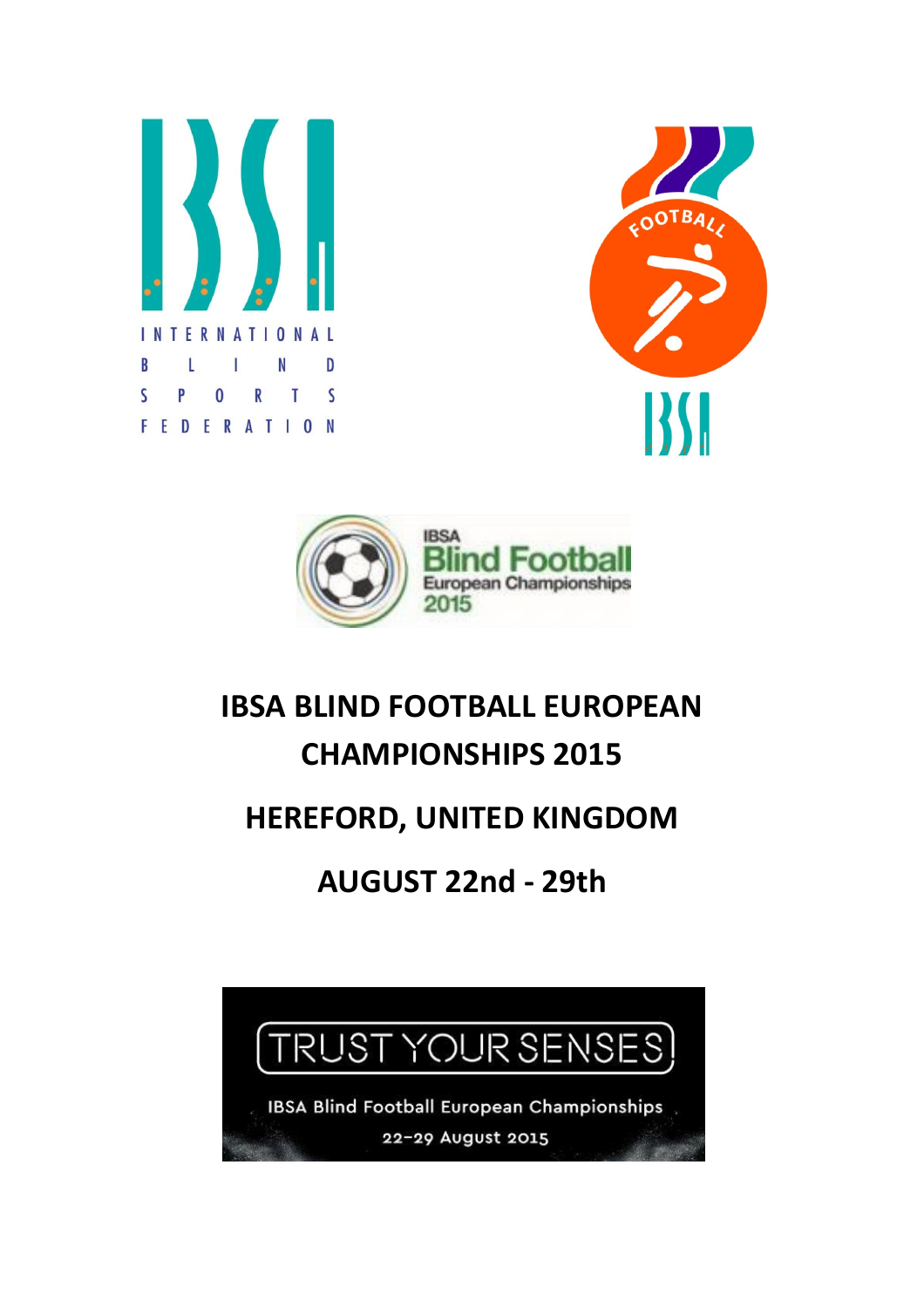#### Saturday 22 August 2015 - match day 1

13:00 England 7 (Turnham, English [2], Williams [3], Seal) Poland 0

- 15:00 France 0 Russia 1 (Egorov)
- 17:30 Spain 1 (Acosta) Belgium 0
- 19:30 Turkey 0 Germany 0

#### Sunday 23 August 2015 - match day 2

- 13:00 Greece 0 Spain 2 (El Hadaoui, Acosta)
- 15:00 Poland 0 Turkey 6 (Ocal [4], Kurbetoglu [2])
- 17:30 Belgium 0 France 1 (Labarre)
- 19:30 England 4 (D'Alessandro [og], Williams [2], Turnham) Italy 0

#### Monday 24 August 2015 - match day 3

- 13:00 Russia 0 Belgium 0
- 15:00 Italy 0 Turkey 3 (Ocal [3])
- 17:30 France 1 (Labarre) Greece 0
- 19:30 Germany 2 (Kuttig, Fangmann) Poland 0

#### Tuesday 25 August 2015 - Match day 4

- 13:00 Spain 0 Russia 0
- 15:00 Poland 0 Italy 3 (D'Attolico [2], Mauro)
- 17:30 Belgium 2 (Vanderborght, Wespes) Greece 0
- 19:30 England 2 (Turnham, Williams) Germany 0

#### Wednesday 26 August 2015 - match day 5

- 13:00 France 0 Spain 1 (Muñoz)
- 15:00 Germany 1 (Kuttig) Italy 0
- 17:30 Russia 1 (Egorov) Greece 0
- 19:30 England 2 (Turnham, English) Turkey 1 (Satay)

#### Thursday 27 August - rest day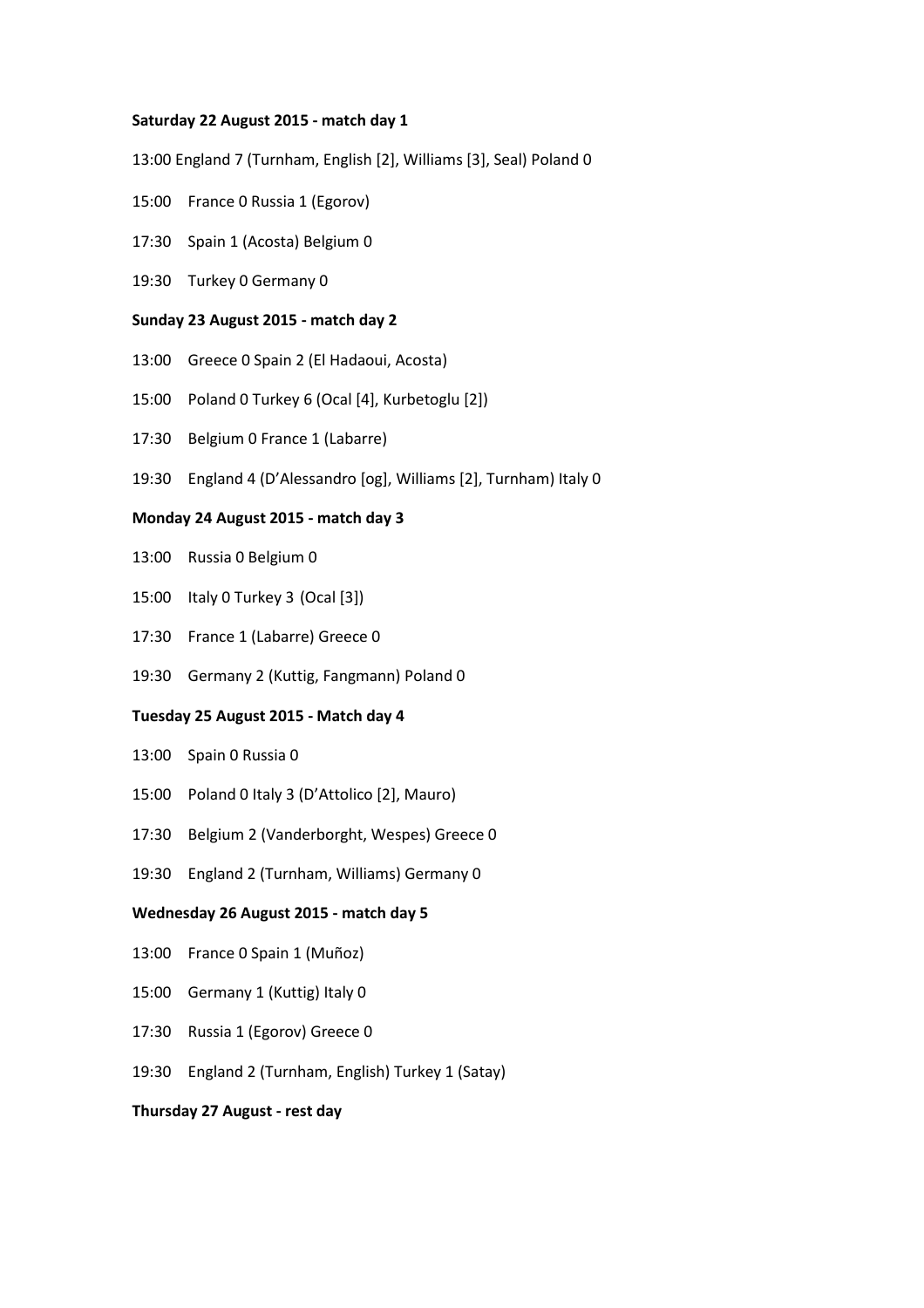#### Standings after group stage

#### Group A

| <b>TEAM</b>    | P.             | W              | D           | L | <b>GF</b>      | <b>GA</b>      | $GD +/-$ | <b>Pts</b> |
|----------------|----------------|----------------|-------------|---|----------------|----------------|----------|------------|
| <b>ENGLAND</b> | 4              | 4              | $\mathbf 0$ | 0 | 15             | 1              | 14       | 12         |
| <b>TURKEY</b>  | 4              | $\overline{2}$ | 1           | 1 | 10             | $\overline{2}$ | 8        | 7          |
| <b>GERMANY</b> | 4              | 2              | 1           | 1 | 3              | $\overline{2}$ | 1        | 7          |
| <b>ITALY</b>   | $\overline{4}$ | 1              | 0           | 3 | $\overline{2}$ | 8              | -6       | 3          |
| <b>POLAND</b>  | 4              | 0              | 0           | 4 | 0              | 18             | $-18$    | 0          |

Group B

| <b>TEAM</b>    | P | W              | D              | L              | GF             | <b>GA</b>      | $GD+/-$        | Pts |
|----------------|---|----------------|----------------|----------------|----------------|----------------|----------------|-----|
| <b>SPAIN</b>   | 4 | 3              | $\mathbf{1}$   | $\mathbf 0$    | 4              | 0              | 4              | 10  |
| <b>RUSSIA</b>  | 4 | $\overline{2}$ | $\overline{2}$ | $\mathbf 0$    | $\overline{2}$ | 0              | $\overline{2}$ | 8   |
| <b>FRANCE</b>  | 4 | $\overline{2}$ | $\mathbf 0$    | $\overline{2}$ | $\overline{2}$ | $\overline{2}$ | $\mathbf 0$    | 6   |
| <b>BELGIUM</b> | 4 | 1              | $\mathbf{1}$   | $\overline{2}$ | $\overline{2}$ | $\overline{2}$ | $\mathbf 0$    | 4   |
| <b>GREECE</b>  | 4 | 0              | 0              | 4              | 0              | 5              | -5             | 0   |

#### Friday 28 August 2015 - match day 6

11:00 Poland 1 (Jung) Greece 0

13:00 Italy 0 Belgium 0 (Italy win 2-1 on penalties. Penalties: Mauro and Cervelli for Italy, Vanderborght for Belgium)

15:00 England 0 Russia 0 (Russia win 1-0 on penalties. Penalties: Loktionov)

17:30 Turkey 0 Spain 0 (Turkey win 2-0 on penalties. Penalties: Satay and Sumer)

19:30 Germany 0 France 0 (France win 1-0 on penalties. Penalties: Labarre)